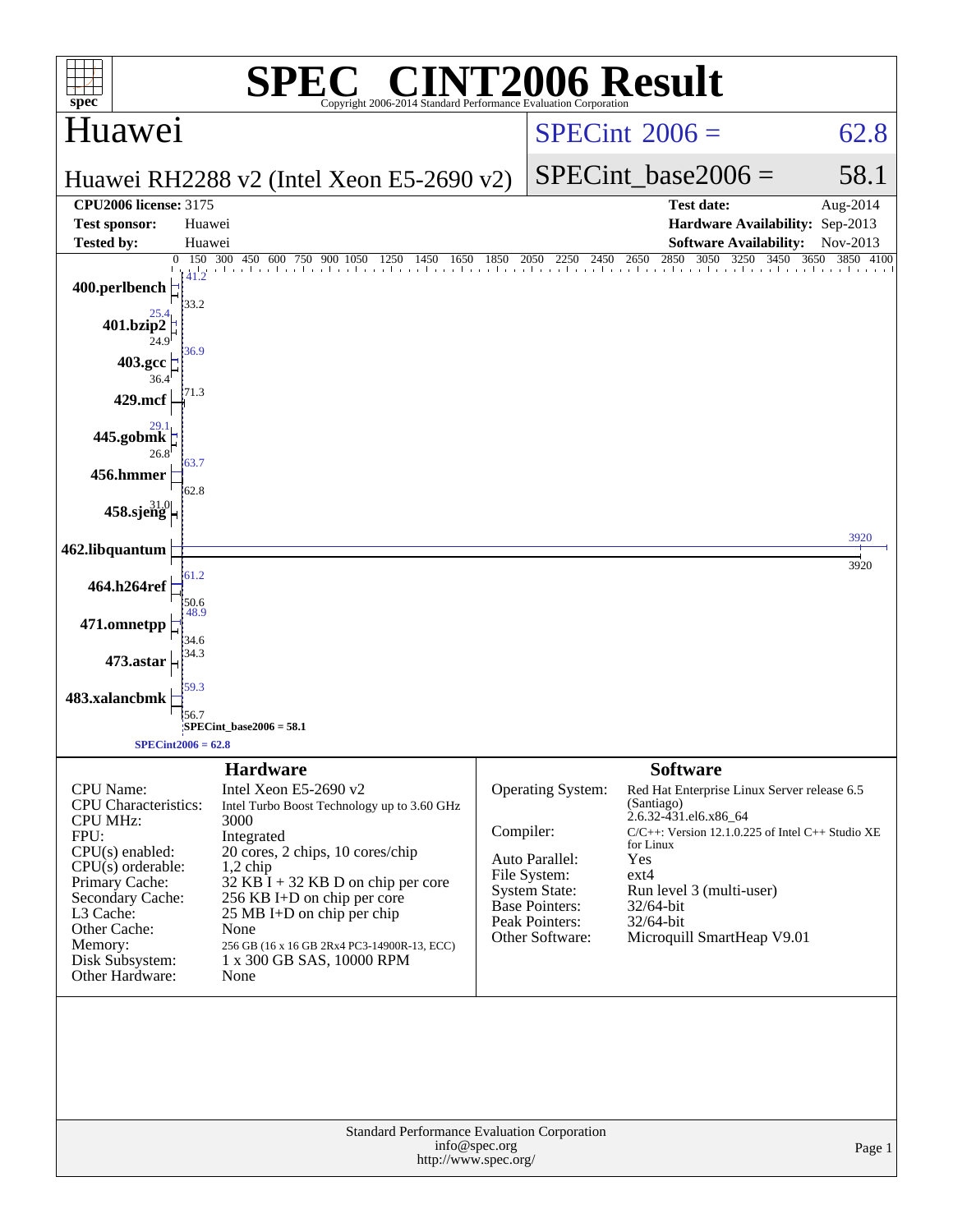

# **[SPEC CINT2006 Result](http://www.spec.org/auto/cpu2006/Docs/result-fields.html#SPECCINT2006Result)**

### Huawei

# $SPECint2006 = 62.8$  $SPECint2006 = 62.8$

Huawei RH2288 v2 (Intel Xeon E5-2690 v2)

SPECint base2006 =  $58.1$ 

**[CPU2006 license:](http://www.spec.org/auto/cpu2006/Docs/result-fields.html#CPU2006license)** 3175 **[Test date:](http://www.spec.org/auto/cpu2006/Docs/result-fields.html#Testdate)** Aug-2014

**[Test sponsor:](http://www.spec.org/auto/cpu2006/Docs/result-fields.html#Testsponsor)** Huawei **[Hardware Availability:](http://www.spec.org/auto/cpu2006/Docs/result-fields.html#HardwareAvailability)** Sep-2013 **[Tested by:](http://www.spec.org/auto/cpu2006/Docs/result-fields.html#Testedby)** Huawei **[Software Availability:](http://www.spec.org/auto/cpu2006/Docs/result-fields.html#SoftwareAvailability)** Nov-2013

#### **[Results Table](http://www.spec.org/auto/cpu2006/Docs/result-fields.html#ResultsTable)**

|                   | <b>Base</b>    |              |                                                    |       |                |       | <b>Peak</b>                                         |              |                |              |                |              |
|-------------------|----------------|--------------|----------------------------------------------------|-------|----------------|-------|-----------------------------------------------------|--------------|----------------|--------------|----------------|--------------|
| <b>Benchmark</b>  | <b>Seconds</b> | <b>Ratio</b> | <b>Seconds</b>                                     | Ratio | <b>Seconds</b> | Ratio | <b>Seconds</b>                                      | <b>Ratio</b> | <b>Seconds</b> | <b>Ratio</b> | <b>Seconds</b> | <b>Ratio</b> |
| $ 400$ .perlbench | 294            | 33.2         | 294                                                | 33.3  | 295            | 33.2  | 237                                                 | 41.3         | 237            | 41.2         | 237            | 41.2         |
| 401.bzip2         | <u>387</u>     | 24.9         | 388                                                | 24.9  | 387            | 24.9  | 380                                                 | 25.4         | 380            | 25.4         | 380            | 25.4         |
| $403.\text{gcc}$  | 221            | 36.4         | 221                                                | 36.4  | 221            | 36.4  | 218                                                 | 36.9         | 218            | 36.9         | 218            | 36.9         |
| $429$ .mcf        | 128            | 71.1         | 128                                                | 71.3  | 128            | 71.5  | 128                                                 | 71.1         | <u>128</u>     | <u>71.3</u>  | 128            | 71.5         |
| $445$ .gobmk      | 391            | 26.8         | 391                                                | 26.8  | 391            | 26.8  | 361                                                 | 29.1         | 361            | 29.1         | 361            | 29.1         |
| $456.$ hmmer      | 149            | 62.8         | 149                                                | 62.8  | 149            | 62.8  | 146                                                 | 63.7         | 147            | 63.7         | 147            | 63.6         |
| $458$ .sjeng      | 391            | 30.9         | 391                                                | 31.0  | <u>391</u>     | 31.0  | 391                                                 | 30.9         | 391            | 31.0         | 391            | 31.0         |
| 462.libquantum    | 5.29           | 3910         | 5.29                                               | 3920  | 5.29           | 3920  | 5.29                                                | 3920         | 5.29           | 3910         | 5.10           | 4070         |
| 464.h264ref       | 438            | 50.5         | 438                                                | 50.6  | 437            | 50.6  | 362                                                 | 61.2         | 362            | 61.2         | 362            | 61.1         |
| 471.omnetpp       | 181            | 34.6         | 181                                                | 34.6  | 181            | 34.6  | 128                                                 | 48.9         | 129            | 48.6         | 128            | 48.9         |
| $473.$ astar      | 205            | 34.3         | 205                                                | 34.3  | 206            | 34.1  | 205                                                 | 34.3         | 205            | 34.3         | 206            | 34.1         |
| 483.xalancbmk     | 123            | 56.1         | 122                                                | 56.7  | 121            | 56.8  | 116                                                 | 59.3         | <b>116</b>     | 59.3         | 117            | 59.2         |
|                   |                |              | Decute ennoyed in the endor in which they were min |       |                |       | Dold underlined text indicates a madian measurement |              |                |              |                |              |

Results appear in the [order in which they were run.](http://www.spec.org/auto/cpu2006/Docs/result-fields.html#RunOrder) Bold underlined text [indicates a median measurement.](http://www.spec.org/auto/cpu2006/Docs/result-fields.html#Median)

### **[Operating System Notes](http://www.spec.org/auto/cpu2006/Docs/result-fields.html#OperatingSystemNotes)**

Stack size set to unlimited using "ulimit -s unlimited"

### **[Platform Notes](http://www.spec.org/auto/cpu2006/Docs/result-fields.html#PlatformNotes)**

Standard Performance Evaluation Corporation BIOS configuration: Set Power Efficiency Mode to Custom Baseboard Management Controller used to adjust the fan speed to 100% Sysinfo program /spec/config/sysinfo.rev6800 \$Rev: 6800 \$ \$Date:: 2011-10-11 #\$ 6f2ebdff5032aaa42e583f96b07f99d3 running on localhost Thu Aug 7 16:07:25 2014 This section contains SUT (System Under Test) info as seen by some common utilities. To remove or add to this section, see: <http://www.spec.org/cpu2006/Docs/config.html#sysinfo> From /proc/cpuinfo model name : Intel(R) Xeon(R) CPU E5-2690 v2 @ 3.00GHz 2 "physical id"s (chips) 20 "processors" cores, siblings (Caution: counting these is hw and system dependent. The following excerpts from /proc/cpuinfo might not be reliable. Use with caution.) cpu cores : 10 siblings : 10 physical 0: cores 0 1 2 3 4 8 9 10 11 12 physical 1: cores 0 1 2 3 4 8 9 10 11 12 cache size : 25600 KB Continued on next page

> [info@spec.org](mailto:info@spec.org) <http://www.spec.org/>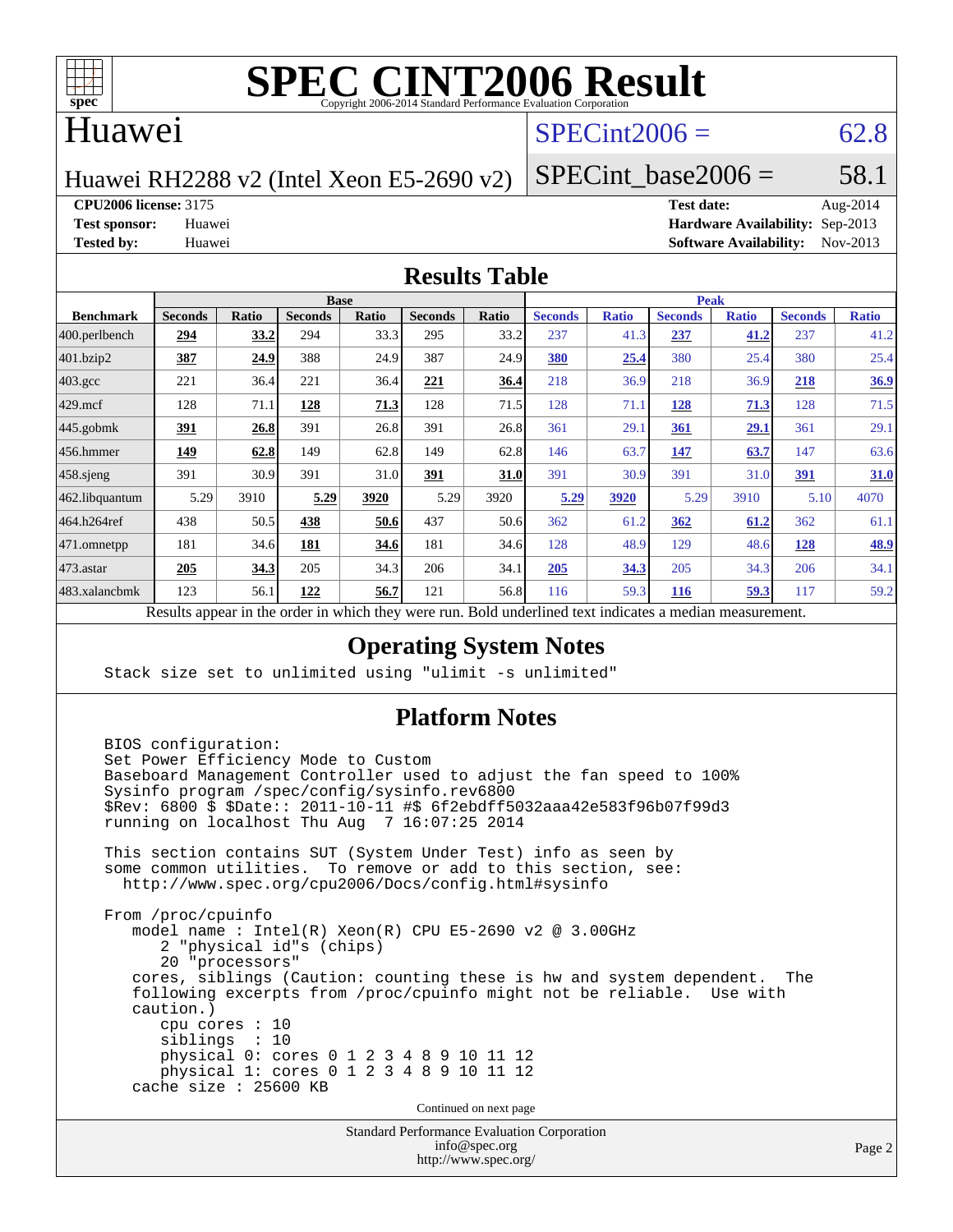

# **[SPEC CINT2006 Result](http://www.spec.org/auto/cpu2006/Docs/result-fields.html#SPECCINT2006Result)**

# Huawei

 $SPECint2006 = 62.8$  $SPECint2006 = 62.8$ 

Huawei RH2288 v2 (Intel Xeon E5-2690 v2)

SPECint base2006 =  $58.1$ 

**[CPU2006 license:](http://www.spec.org/auto/cpu2006/Docs/result-fields.html#CPU2006license)** 3175 **[Test date:](http://www.spec.org/auto/cpu2006/Docs/result-fields.html#Testdate)** Aug-2014 **[Test sponsor:](http://www.spec.org/auto/cpu2006/Docs/result-fields.html#Testsponsor)** Huawei **[Hardware Availability:](http://www.spec.org/auto/cpu2006/Docs/result-fields.html#HardwareAvailability)** Sep-2013 **[Tested by:](http://www.spec.org/auto/cpu2006/Docs/result-fields.html#Testedby)** Huawei **[Software Availability:](http://www.spec.org/auto/cpu2006/Docs/result-fields.html#SoftwareAvailability)** Nov-2013

#### **[Platform Notes \(Continued\)](http://www.spec.org/auto/cpu2006/Docs/result-fields.html#PlatformNotes)**

 From /proc/meminfo MemTotal: 264478184 kB HugePages\_Total: 0<br>Hugepagesize: 2048 kB Hugepagesize: /usr/bin/lsb\_release -d Red Hat Enterprise Linux Server release 6.5 (Santiago) From /etc/\*release\* /etc/\*version\* redhat-release: Red Hat Enterprise Linux Server release 6.5 (Santiago) system-release: Red Hat Enterprise Linux Server release 6.5 (Santiago) system-release-cpe: cpe:/o:redhat:enterprise\_linux:6server:ga:server uname -a: Linux localhost 2.6.32-431.el6.x86\_64 #1 SMP Sun Nov 10 22:19:54 EST 2013 x86\_64 x86\_64 x86\_64 GNU/Linux run-level 3 Aug 6 23:46 SPEC is set to: /spec Filesystem Type Size Used Avail Use% Mounted on<br>
/dev/sda2 ext4 272G 32G 226G 13% / 32G 226G 13% / Additional information from dmidecode: Memory: 4x Hynix HMT42GR7AFR4C-RD 16 GB 1867 MHz 2 rank 12x Samsung M393B2G70DB0-CMA 16 GB 1867 MHz 2 rank

(End of data from sysinfo program)

#### **[General Notes](http://www.spec.org/auto/cpu2006/Docs/result-fields.html#GeneralNotes)**

Environment variables set by runspec before the start of the run: KMP\_AFFINITY = "granularity=fine,compact,0,1" LD\_LIBRARY\_PATH = "/spec/libs/32:/spec/libs/64" OMP\_NUM\_THREADS = "20" Binaries compiled on a system with 2 x Xeon X5645 CPU + 16GB memory

 using RHEL 6.1 Transparent Huge Pages enabled with: echo always > /sys/kernel/mm/redhat\_transparent\_hugepage/enabled

# **[Base Compiler Invocation](http://www.spec.org/auto/cpu2006/Docs/result-fields.html#BaseCompilerInvocation)**

[C benchmarks](http://www.spec.org/auto/cpu2006/Docs/result-fields.html#Cbenchmarks):  $\text{icc}$   $-\text{m64}$ 

Continued on next page

Standard Performance Evaluation Corporation [info@spec.org](mailto:info@spec.org) <http://www.spec.org/>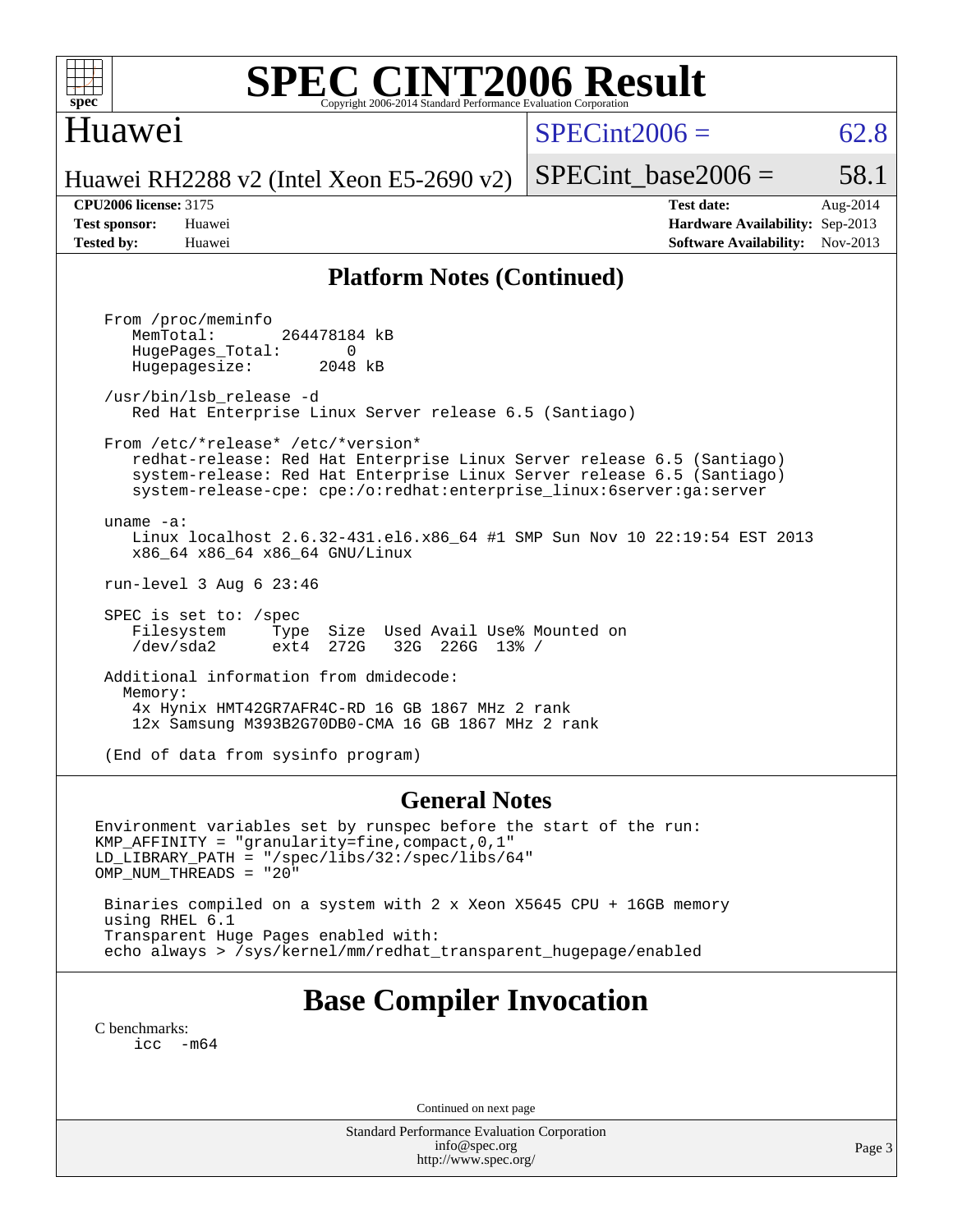| <b>SPEC CINT2006 Result</b><br>spec <sup>®</sup><br>Copyright 2006-2014 Standard Performance Evaluation Corporation                                                                                                                                                                                                                                                                                                                       |                                                                                                               |  |  |  |  |  |  |
|-------------------------------------------------------------------------------------------------------------------------------------------------------------------------------------------------------------------------------------------------------------------------------------------------------------------------------------------------------------------------------------------------------------------------------------------|---------------------------------------------------------------------------------------------------------------|--|--|--|--|--|--|
| Huawei                                                                                                                                                                                                                                                                                                                                                                                                                                    | $SPECint2006 =$<br>62.8                                                                                       |  |  |  |  |  |  |
| Huawei RH2288 v2 (Intel Xeon E5-2690 v2)                                                                                                                                                                                                                                                                                                                                                                                                  | 58.1<br>$SPECint$ base2006 =                                                                                  |  |  |  |  |  |  |
| <b>CPU2006 license: 3175</b><br><b>Test sponsor:</b><br>Huawei<br><b>Tested by:</b><br>Huawei                                                                                                                                                                                                                                                                                                                                             | <b>Test date:</b><br>Aug-2014<br>Hardware Availability: Sep-2013<br>Nov-2013<br><b>Software Availability:</b> |  |  |  |  |  |  |
| <b>Base Compiler Invocation (Continued)</b>                                                                                                                                                                                                                                                                                                                                                                                               |                                                                                                               |  |  |  |  |  |  |
| $C_{++}$ benchmarks:<br>$icpc$ $-m64$                                                                                                                                                                                                                                                                                                                                                                                                     |                                                                                                               |  |  |  |  |  |  |
| <b>Base Portability Flags</b>                                                                                                                                                                                                                                                                                                                                                                                                             |                                                                                                               |  |  |  |  |  |  |
| 400.perlbench: -DSPEC_CPU_LP64 -DSPEC_CPU_LINUX_X64<br>401.bzip2: -DSPEC_CPU_LP64<br>403.gcc: -DSPEC_CPU_LP64<br>429.mcf: -DSPEC_CPU_LP64<br>445.gobmk: -DSPEC_CPU_LP64<br>456.hmmer: - DSPEC CPU LP64<br>458.sjeng: -DSPEC_CPU_LP64<br>462.libquantum: -DSPEC_CPU_LP64 -DSPEC_CPU_LINUX<br>464.h264ref: -DSPEC_CPU_LP64<br>471.omnetpp: -DSPEC_CPU_LP64<br>473.astar: -DSPEC_CPU_LP64<br>483.xalancbmk: -DSPEC CPU LP64 -DSPEC CPU LINUX |                                                                                                               |  |  |  |  |  |  |
| <b>Base Optimization Flags</b><br>C benchmarks:<br>-xSSE4.2 -ipo -03 -no-prec-div -parallel -opt-prefetch -auto-p32<br>$C_{++}$ benchmarks:<br>-xSSE4.2 -ipo -03 -no-prec-div -opt-prefetch -auto-p32<br>-Wl,-z, muldefs -L/smartheap -lsmartheap64                                                                                                                                                                                       |                                                                                                               |  |  |  |  |  |  |
| <b>Base Other Flags</b>                                                                                                                                                                                                                                                                                                                                                                                                                   |                                                                                                               |  |  |  |  |  |  |
| C benchmarks:<br>403.gcc: -Dalloca=_alloca                                                                                                                                                                                                                                                                                                                                                                                                |                                                                                                               |  |  |  |  |  |  |
| <b>Peak Compiler Invocation</b><br>C benchmarks (except as noted below):<br>$-m64$<br>icc<br>400.perlbench: icc -m32                                                                                                                                                                                                                                                                                                                      |                                                                                                               |  |  |  |  |  |  |
| 445.gobmk: icc -m32                                                                                                                                                                                                                                                                                                                                                                                                                       |                                                                                                               |  |  |  |  |  |  |
| Continued on next page                                                                                                                                                                                                                                                                                                                                                                                                                    |                                                                                                               |  |  |  |  |  |  |
| Standard Performance Evaluation Corporation<br>info@spec.org<br>http://www.spec.org/                                                                                                                                                                                                                                                                                                                                                      | Page 4                                                                                                        |  |  |  |  |  |  |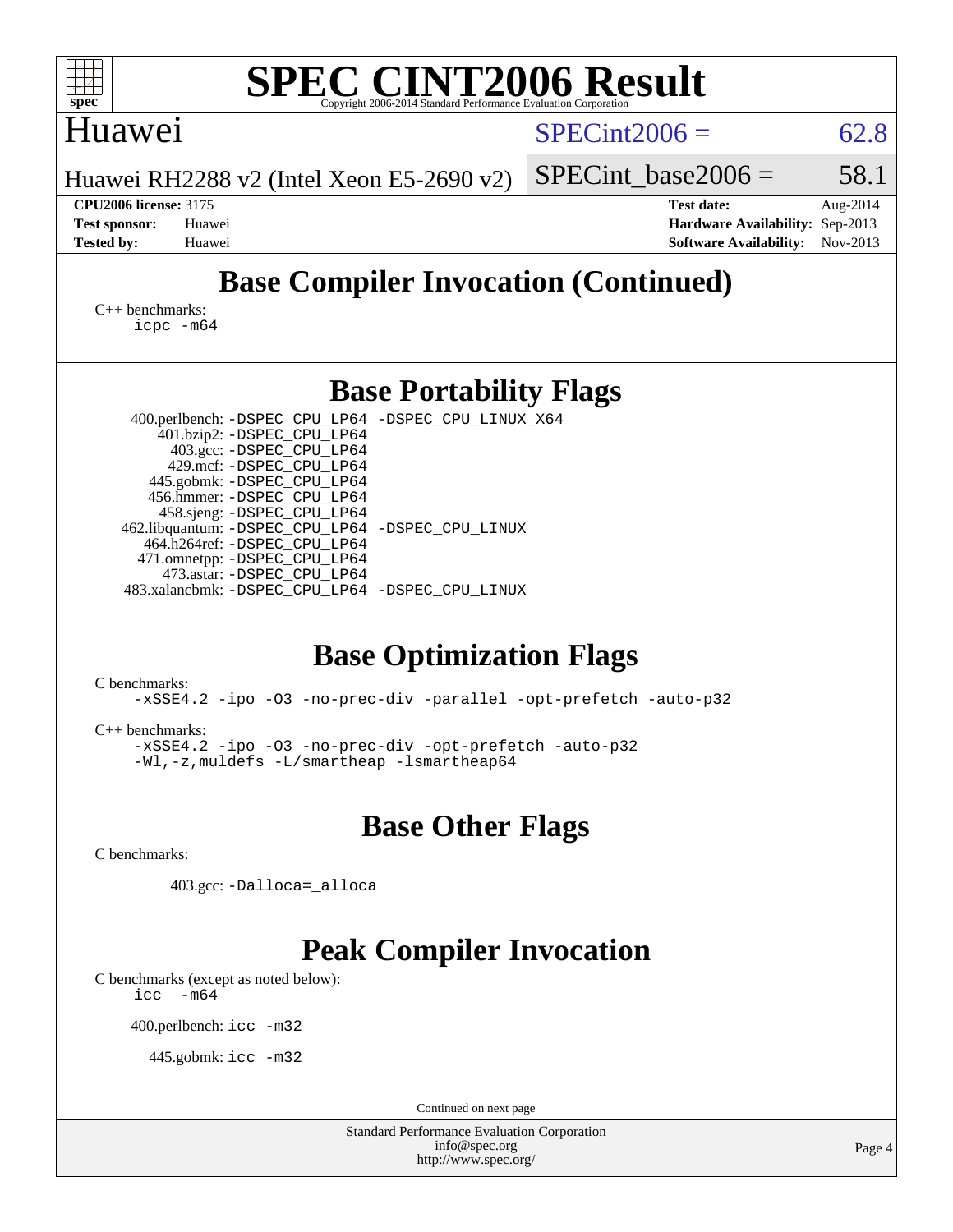

# **[SPEC CINT2006 Result](http://www.spec.org/auto/cpu2006/Docs/result-fields.html#SPECCINT2006Result)**

## Huawei

 $SPECint2006 = 62.8$  $SPECint2006 = 62.8$ 

Huawei RH2288 v2 (Intel Xeon E5-2690 v2)

SPECint base2006 =  $58.1$ 

**[CPU2006 license:](http://www.spec.org/auto/cpu2006/Docs/result-fields.html#CPU2006license)** 3175 **[Test date:](http://www.spec.org/auto/cpu2006/Docs/result-fields.html#Testdate)** Aug-2014 **[Test sponsor:](http://www.spec.org/auto/cpu2006/Docs/result-fields.html#Testsponsor)** Huawei **[Hardware Availability:](http://www.spec.org/auto/cpu2006/Docs/result-fields.html#HardwareAvailability)** Sep-2013 **[Tested by:](http://www.spec.org/auto/cpu2006/Docs/result-fields.html#Testedby)** Huawei **[Software Availability:](http://www.spec.org/auto/cpu2006/Docs/result-fields.html#SoftwareAvailability)** Nov-2013

# **[Peak Compiler Invocation \(Continued\)](http://www.spec.org/auto/cpu2006/Docs/result-fields.html#PeakCompilerInvocation)**

464.h264ref: [icc -m32](http://www.spec.org/cpu2006/results/res2014q3/cpu2006-20140810-30852.flags.html#user_peakCCLD464_h264ref_intel_icc_a6a621f8d50482236b970c6ac5f55f93)

[C++ benchmarks \(except as noted below\):](http://www.spec.org/auto/cpu2006/Docs/result-fields.html#CXXbenchmarksexceptasnotedbelow) [icpc -m32](http://www.spec.org/cpu2006/results/res2014q3/cpu2006-20140810-30852.flags.html#user_CXXpeak_intel_icpc_4e5a5ef1a53fd332b3c49e69c3330699)

473.astar: [icpc -m64](http://www.spec.org/cpu2006/results/res2014q3/cpu2006-20140810-30852.flags.html#user_peakCXXLD473_astar_intel_icpc_64bit_fc66a5337ce925472a5c54ad6a0de310)

# **[Peak Portability Flags](http://www.spec.org/auto/cpu2006/Docs/result-fields.html#PeakPortabilityFlags)**

 400.perlbench: [-DSPEC\\_CPU\\_LINUX\\_IA32](http://www.spec.org/cpu2006/results/res2014q3/cpu2006-20140810-30852.flags.html#b400.perlbench_peakCPORTABILITY_DSPEC_CPU_LINUX_IA32) 401.bzip2: [-DSPEC\\_CPU\\_LP64](http://www.spec.org/cpu2006/results/res2014q3/cpu2006-20140810-30852.flags.html#suite_peakPORTABILITY401_bzip2_DSPEC_CPU_LP64) 403.gcc: [-DSPEC\\_CPU\\_LP64](http://www.spec.org/cpu2006/results/res2014q3/cpu2006-20140810-30852.flags.html#suite_peakPORTABILITY403_gcc_DSPEC_CPU_LP64) 429.mcf: [-DSPEC\\_CPU\\_LP64](http://www.spec.org/cpu2006/results/res2014q3/cpu2006-20140810-30852.flags.html#suite_peakPORTABILITY429_mcf_DSPEC_CPU_LP64) 456.hmmer: [-DSPEC\\_CPU\\_LP64](http://www.spec.org/cpu2006/results/res2014q3/cpu2006-20140810-30852.flags.html#suite_peakPORTABILITY456_hmmer_DSPEC_CPU_LP64) 458.sjeng: [-DSPEC\\_CPU\\_LP64](http://www.spec.org/cpu2006/results/res2014q3/cpu2006-20140810-30852.flags.html#suite_peakPORTABILITY458_sjeng_DSPEC_CPU_LP64) 462.libquantum: [-DSPEC\\_CPU\\_LP64](http://www.spec.org/cpu2006/results/res2014q3/cpu2006-20140810-30852.flags.html#suite_peakPORTABILITY462_libquantum_DSPEC_CPU_LP64) [-DSPEC\\_CPU\\_LINUX](http://www.spec.org/cpu2006/results/res2014q3/cpu2006-20140810-30852.flags.html#b462.libquantum_peakCPORTABILITY_DSPEC_CPU_LINUX) 473.astar: [-DSPEC\\_CPU\\_LP64](http://www.spec.org/cpu2006/results/res2014q3/cpu2006-20140810-30852.flags.html#suite_peakPORTABILITY473_astar_DSPEC_CPU_LP64) 483.xalancbmk: [-DSPEC\\_CPU\\_LINUX](http://www.spec.org/cpu2006/results/res2014q3/cpu2006-20140810-30852.flags.html#b483.xalancbmk_peakCXXPORTABILITY_DSPEC_CPU_LINUX)

# **[Peak Optimization Flags](http://www.spec.org/auto/cpu2006/Docs/result-fields.html#PeakOptimizationFlags)**

[C benchmarks](http://www.spec.org/auto/cpu2006/Docs/result-fields.html#Cbenchmarks):

 $400.$ perlbench:  $-xSSE4$ .  $2(pass 2)$  -prof-qen(pass 1) [-ipo](http://www.spec.org/cpu2006/results/res2014q3/cpu2006-20140810-30852.flags.html#user_peakPASS2_CFLAGSPASS2_LDCFLAGS400_perlbench_f-ipo)(pass 2) [-O3](http://www.spec.org/cpu2006/results/res2014q3/cpu2006-20140810-30852.flags.html#user_peakPASS2_CFLAGSPASS2_LDCFLAGS400_perlbench_f-O3)(pass 2) [-no-prec-div](http://www.spec.org/cpu2006/results/res2014q3/cpu2006-20140810-30852.flags.html#user_peakPASS2_CFLAGSPASS2_LDCFLAGS400_perlbench_f-no-prec-div)(pass 2) [-prof-use](http://www.spec.org/cpu2006/results/res2014q3/cpu2006-20140810-30852.flags.html#user_peakPASS2_CFLAGSPASS2_LDCFLAGS400_perlbench_prof_use_bccf7792157ff70d64e32fe3e1250b55)(pass 2) [-opt-prefetch](http://www.spec.org/cpu2006/results/res2014q3/cpu2006-20140810-30852.flags.html#user_peakCOPTIMIZE400_perlbench_f-opt-prefetch) [-ansi-alias](http://www.spec.org/cpu2006/results/res2014q3/cpu2006-20140810-30852.flags.html#user_peakCOPTIMIZE400_perlbench_f-ansi-alias) 401.bzip2: [-xSSE4.2](http://www.spec.org/cpu2006/results/res2014q3/cpu2006-20140810-30852.flags.html#user_peakPASS2_CFLAGSPASS2_LDCFLAGS401_bzip2_f-xSSE42_f91528193cf0b216347adb8b939d4107)(pass 2) [-prof-gen](http://www.spec.org/cpu2006/results/res2014q3/cpu2006-20140810-30852.flags.html#user_peakPASS1_CFLAGSPASS1_LDCFLAGS401_bzip2_prof_gen_e43856698f6ca7b7e442dfd80e94a8fc)(pass 1) [-ipo](http://www.spec.org/cpu2006/results/res2014q3/cpu2006-20140810-30852.flags.html#user_peakPASS2_CFLAGSPASS2_LDCFLAGS401_bzip2_f-ipo)(pass 2) [-O3](http://www.spec.org/cpu2006/results/res2014q3/cpu2006-20140810-30852.flags.html#user_peakPASS2_CFLAGSPASS2_LDCFLAGS401_bzip2_f-O3)(pass 2) [-no-prec-div](http://www.spec.org/cpu2006/results/res2014q3/cpu2006-20140810-30852.flags.html#user_peakCOPTIMIZEPASS2_CFLAGSPASS2_LDCFLAGS401_bzip2_f-no-prec-div) [-prof-use](http://www.spec.org/cpu2006/results/res2014q3/cpu2006-20140810-30852.flags.html#user_peakPASS2_CFLAGSPASS2_LDCFLAGS401_bzip2_prof_use_bccf7792157ff70d64e32fe3e1250b55)(pass 2) [-auto-ilp32](http://www.spec.org/cpu2006/results/res2014q3/cpu2006-20140810-30852.flags.html#user_peakCOPTIMIZE401_bzip2_f-auto-ilp32) [-opt-prefetch](http://www.spec.org/cpu2006/results/res2014q3/cpu2006-20140810-30852.flags.html#user_peakCOPTIMIZE401_bzip2_f-opt-prefetch) [-ansi-alias](http://www.spec.org/cpu2006/results/res2014q3/cpu2006-20140810-30852.flags.html#user_peakCOPTIMIZE401_bzip2_f-ansi-alias) 403.gcc: [-xAVX](http://www.spec.org/cpu2006/results/res2014q3/cpu2006-20140810-30852.flags.html#user_peakCOPTIMIZE403_gcc_f-xAVX) [-ipo](http://www.spec.org/cpu2006/results/res2014q3/cpu2006-20140810-30852.flags.html#user_peakCOPTIMIZE403_gcc_f-ipo) [-O3](http://www.spec.org/cpu2006/results/res2014q3/cpu2006-20140810-30852.flags.html#user_peakCOPTIMIZE403_gcc_f-O3) [-no-prec-div](http://www.spec.org/cpu2006/results/res2014q3/cpu2006-20140810-30852.flags.html#user_peakCOPTIMIZE403_gcc_f-no-prec-div) [-inline-calloc](http://www.spec.org/cpu2006/results/res2014q3/cpu2006-20140810-30852.flags.html#user_peakCOPTIMIZE403_gcc_f-inline-calloc) [-opt-malloc-options=3](http://www.spec.org/cpu2006/results/res2014q3/cpu2006-20140810-30852.flags.html#user_peakCOPTIMIZE403_gcc_f-opt-malloc-options_13ab9b803cf986b4ee62f0a5998c2238) [-auto-ilp32](http://www.spec.org/cpu2006/results/res2014q3/cpu2006-20140810-30852.flags.html#user_peakCOPTIMIZE403_gcc_f-auto-ilp32)  $429$ .mcf: basepeak = yes 445.gobmk: [-xSSE4.2](http://www.spec.org/cpu2006/results/res2014q3/cpu2006-20140810-30852.flags.html#user_peakPASS2_CFLAGSPASS2_LDCFLAGS445_gobmk_f-xSSE42_f91528193cf0b216347adb8b939d4107)(pass 2) [-prof-gen](http://www.spec.org/cpu2006/results/res2014q3/cpu2006-20140810-30852.flags.html#user_peakPASS1_CFLAGSPASS1_LDCFLAGS445_gobmk_prof_gen_e43856698f6ca7b7e442dfd80e94a8fc)(pass 1) [-prof-use](http://www.spec.org/cpu2006/results/res2014q3/cpu2006-20140810-30852.flags.html#user_peakPASS2_CFLAGSPASS2_LDCFLAGS445_gobmk_prof_use_bccf7792157ff70d64e32fe3e1250b55)(pass 2) [-ansi-alias](http://www.spec.org/cpu2006/results/res2014q3/cpu2006-20140810-30852.flags.html#user_peakCOPTIMIZE445_gobmk_f-ansi-alias) 456.hmmer: [-xSSE4.2](http://www.spec.org/cpu2006/results/res2014q3/cpu2006-20140810-30852.flags.html#user_peakCOPTIMIZE456_hmmer_f-xSSE42_f91528193cf0b216347adb8b939d4107) [-ipo](http://www.spec.org/cpu2006/results/res2014q3/cpu2006-20140810-30852.flags.html#user_peakCOPTIMIZE456_hmmer_f-ipo) [-O3](http://www.spec.org/cpu2006/results/res2014q3/cpu2006-20140810-30852.flags.html#user_peakCOPTIMIZE456_hmmer_f-O3) [-no-prec-div](http://www.spec.org/cpu2006/results/res2014q3/cpu2006-20140810-30852.flags.html#user_peakCOPTIMIZE456_hmmer_f-no-prec-div) [-unroll2](http://www.spec.org/cpu2006/results/res2014q3/cpu2006-20140810-30852.flags.html#user_peakCOPTIMIZE456_hmmer_f-unroll_784dae83bebfb236979b41d2422d7ec2) [-auto-ilp32](http://www.spec.org/cpu2006/results/res2014q3/cpu2006-20140810-30852.flags.html#user_peakCOPTIMIZE456_hmmer_f-auto-ilp32) [-ansi-alias](http://www.spec.org/cpu2006/results/res2014q3/cpu2006-20140810-30852.flags.html#user_peakCOPTIMIZE456_hmmer_f-ansi-alias) 458.sjeng: basepeak = yes 462.libquantum: [-xAVX](http://www.spec.org/cpu2006/results/res2014q3/cpu2006-20140810-30852.flags.html#user_peakCOPTIMIZE462_libquantum_f-xAVX) [-ipo](http://www.spec.org/cpu2006/results/res2014q3/cpu2006-20140810-30852.flags.html#user_peakCOPTIMIZE462_libquantum_f-ipo) [-O3](http://www.spec.org/cpu2006/results/res2014q3/cpu2006-20140810-30852.flags.html#user_peakCOPTIMIZE462_libquantum_f-O3) [-no-prec-div](http://www.spec.org/cpu2006/results/res2014q3/cpu2006-20140810-30852.flags.html#user_peakCOPTIMIZE462_libquantum_f-no-prec-div) [-parallel](http://www.spec.org/cpu2006/results/res2014q3/cpu2006-20140810-30852.flags.html#user_peakCOPTIMIZE462_libquantum_f-parallel) [-opt-prefetch](http://www.spec.org/cpu2006/results/res2014q3/cpu2006-20140810-30852.flags.html#user_peakCOPTIMIZE462_libquantum_f-opt-prefetch) [-auto-p32](http://www.spec.org/cpu2006/results/res2014q3/cpu2006-20140810-30852.flags.html#user_peakCOPTIMIZE462_libquantum_f-auto-p32) Continued on next page

Standard Performance Evaluation Corporation [info@spec.org](mailto:info@spec.org) <http://www.spec.org/>

Page 5